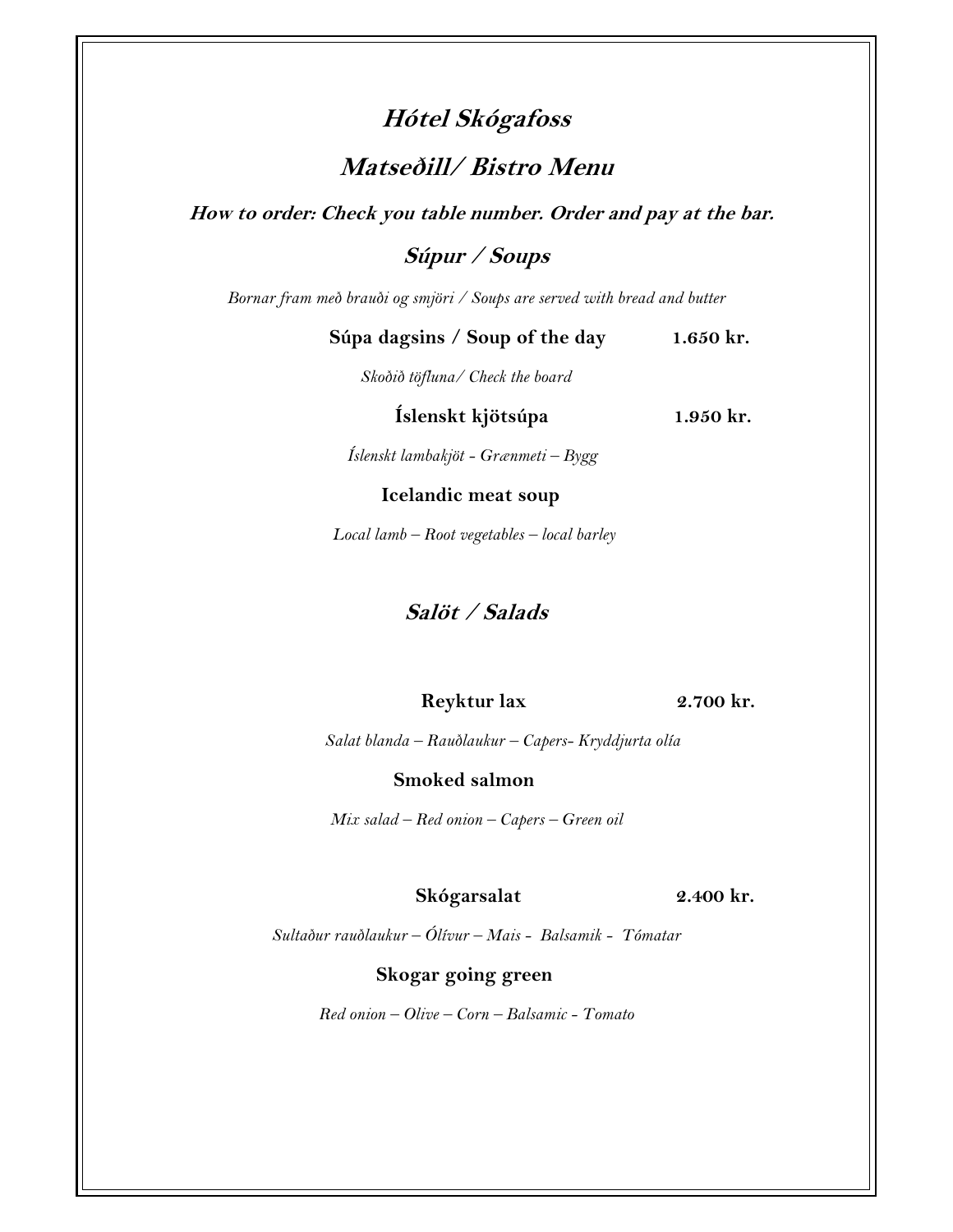# **Ítölsku áhrifinn / The Italian effect**

 **Pasta að hætti Ítala 2.700 kr.** 

 *Elicoidali pasta – Bolognese - Parmesan* 

#### **Italian pasta**

*Elicoidali pasta – Bolognese – Parmesan* 

# **Grænn og góður "Lasagna" 2.500 kr.**

 *Kúrbítur - Pesto – Parmesan – spínat* 

## **"Green and good" Lasagna**

 *Zucchini – Pesto – Parmesan – Spinach*

# **Íslenskt sveppa pasta 2.600 kr.**

*Elicoidali pasta – Rjómi – Sveppir – Beikon - Parmesan* 

#### **Creamy mushroom pasta**

 *Elicoidali pasta – Cream – Mushroom – Bacon - Parmesan*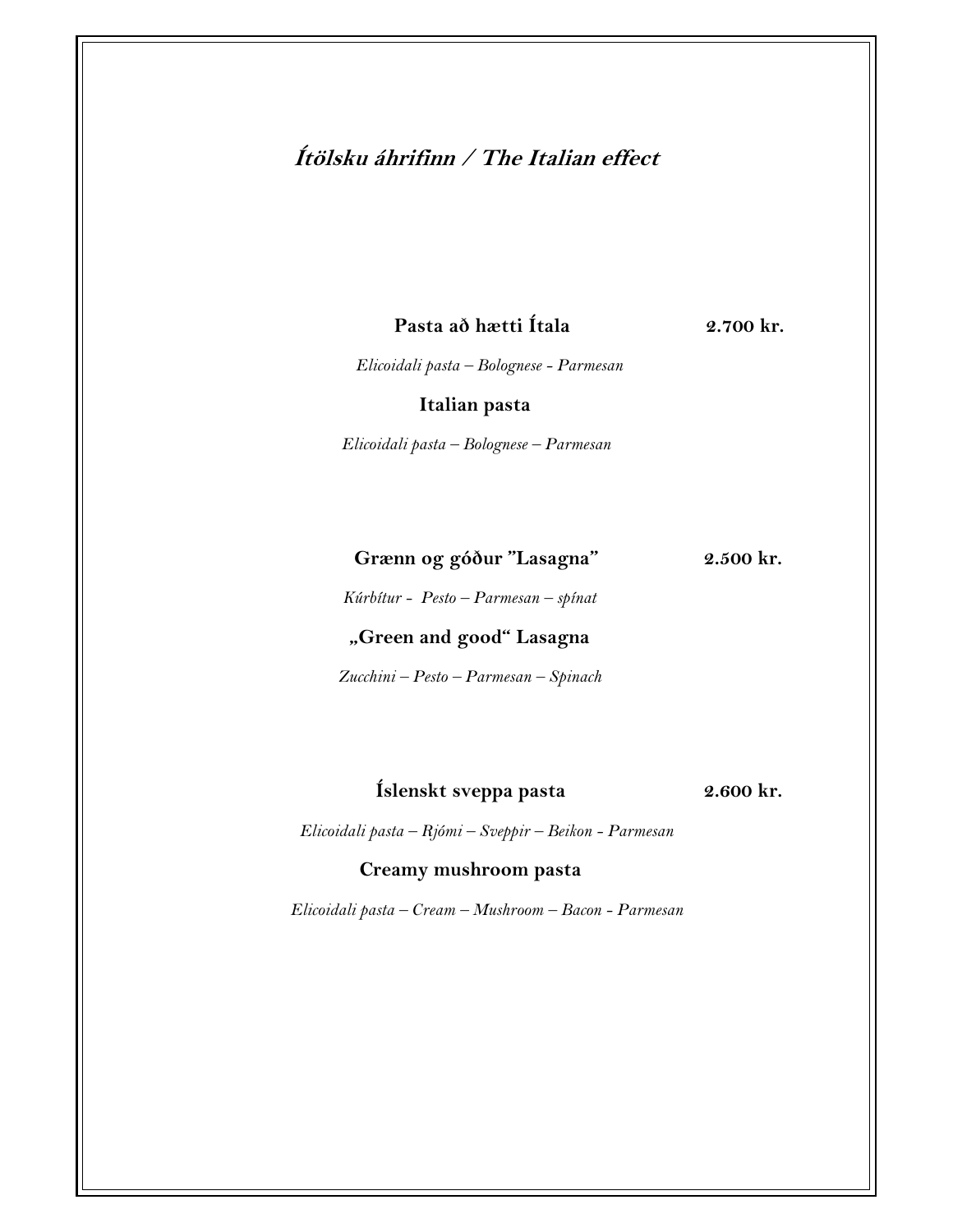# **Samlokur / Sandwiches**

# Kjúklingur "Opin samloka" 2.700 kr.

*Salat - Paprika – Laukur – Tómatar – Ostur – Jogurt sósu*

#### **Chicken in** *"***Open sandwich"**

*Salad – Bell pepper – Onion - Tomato – Cheese – Yogurt dressing* 

#### **Mozzarella og tómatar 2.600 kr.**

 *Pesto - Ferskt salat* 

### **Mozzarella and tomatoes**

 *Pesto – Fresh salad* 

**Fiskur / Fish** 

 **Fersk Bleikja 3.800 kr.** 

 *Rófumauk – Piklað grænmeti – Kryddjurta olía* 

#### **Fresh arctic charr**

*Turnip purée – Pickled vegetables – Green oil* 

#### **Heimagerðar fiskibollur 3.300 kr.**

 *Hrísgrjón – Fiskibollur – Karry sósa* 

### **Homemade fish cakes**

 *Rice – Fish cakes – Curry sauce*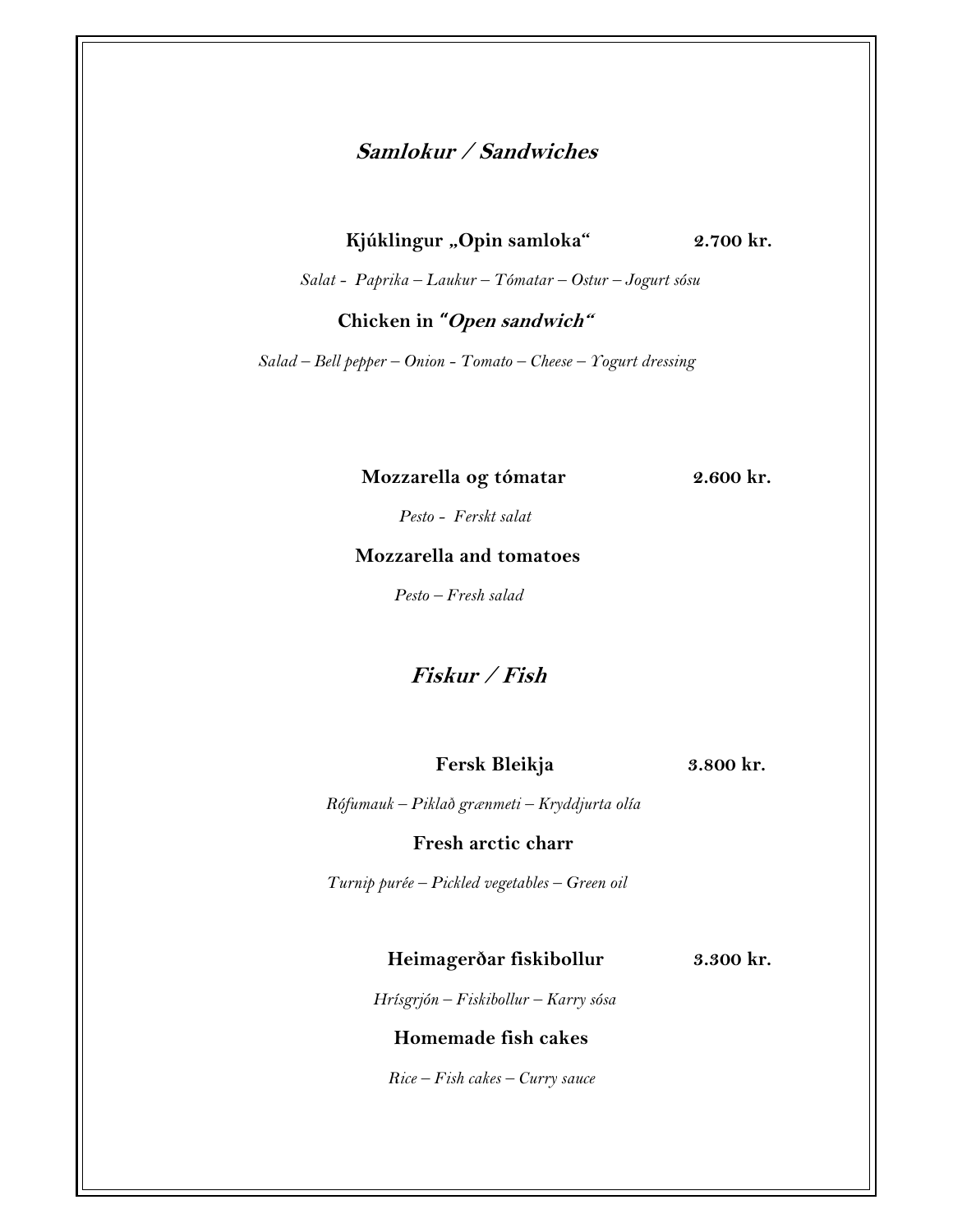# **Kjötréttir / Meat courses**

 **Stolt Skógafoss 4.200 kr.** 

 *Lambaskanki - Steikt grænmeti – Karöflumús – Lamba gljái*

**Lamb leg "Skogafoss Pride"** 

 *Lamb shank – Roasted vegtable mix – Potato purée – Lamb glace* 

 **Steiktur grísahnakki 3.700 kr.** 

 *Franskar – Heimagerð grænpíparsósa - Baunir* 

 **Grilled pork neck** 

 *French fries – Green pepper sauce – Peas* 

### Kjúklingabringa "Dijon og hvítlaukur" 3.900 kr.

 *Salat blanda – Maís – Kokteil tómatar – Radísur – Laukur – Dijon sinnepsósa*

#### **Chicken breast "Dijon and garlic"**

*Lettuce mix – Corn – Cherry tomatoes – Radishes – Onion - Mustard sauce*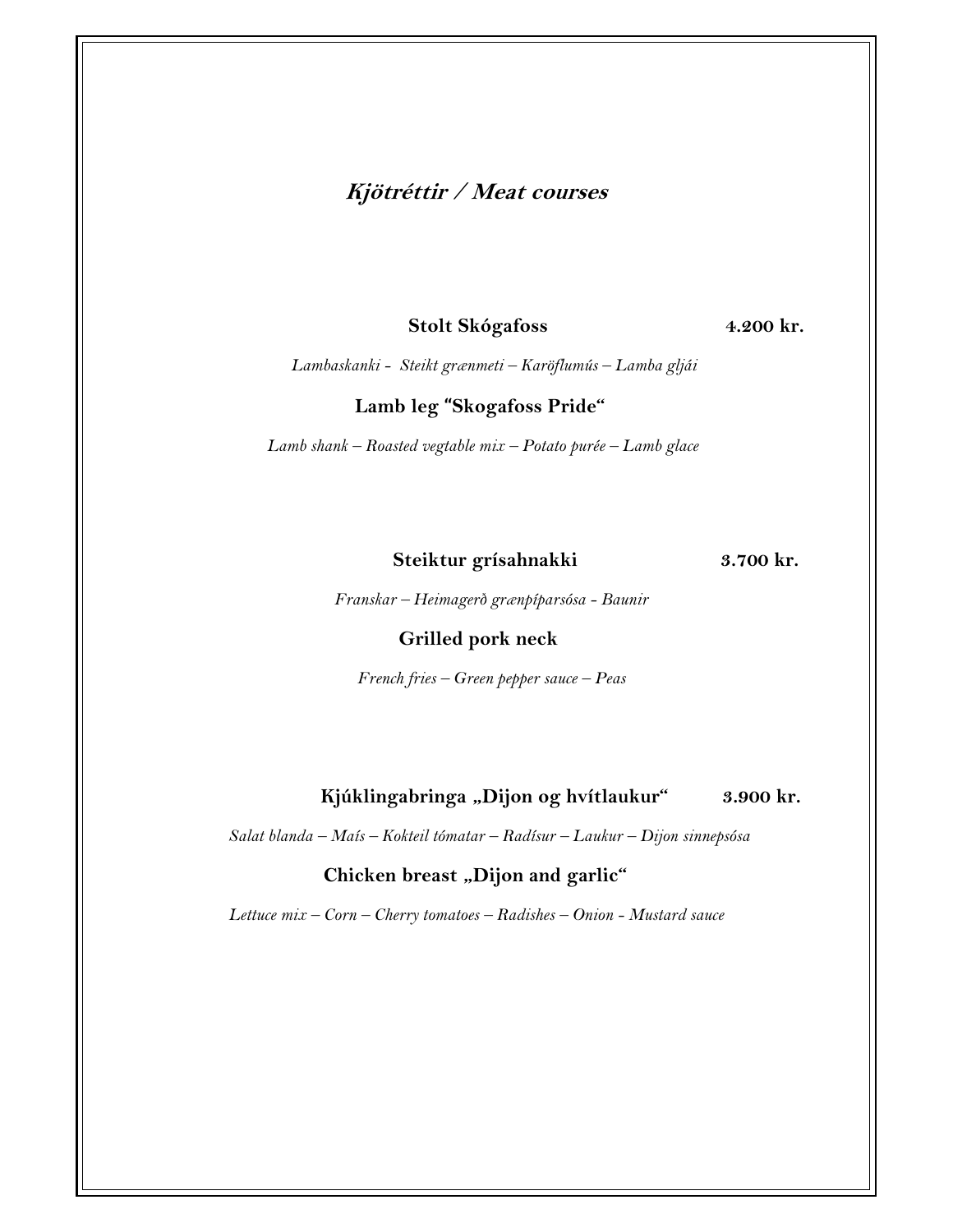# **Hamborgarar / Hamburgers**

*\*Bornir fram með frönskum og tómatsósu / Served with french fries and ketchup* 

#### **Víkingur 140 gr. íslenskt nautakjöt 2.700 kr.**

 *Laukur - Salat - Tómatar – Ostur - Gúrka - Bernaise - Beikon* 

## **"The Viking" 140 gr icelandic beef**

*Onion – Salad – Tomato – Cheese – Cucumber – Bernaise - Bacon* 

#### **Lambaborgari 2.600 kr.**

*Salat – Rauðlauk – Tómat – Piklaðar gúrkur – Ostur - Hamborgarasósa*

 **Lamb burger** 

*Salad – Red onion – Tomato – Pickles - Cheese - Hamburger sauce* 

### **Grænmetisborgari 2.500 kr.**

*Salat – Ostur - Tómatar - Gúrkur - Hamborgarasósa* 

**Veggie burger** 

*Salad – Cheese – Tomato – Cucumber – Hamburger sauce*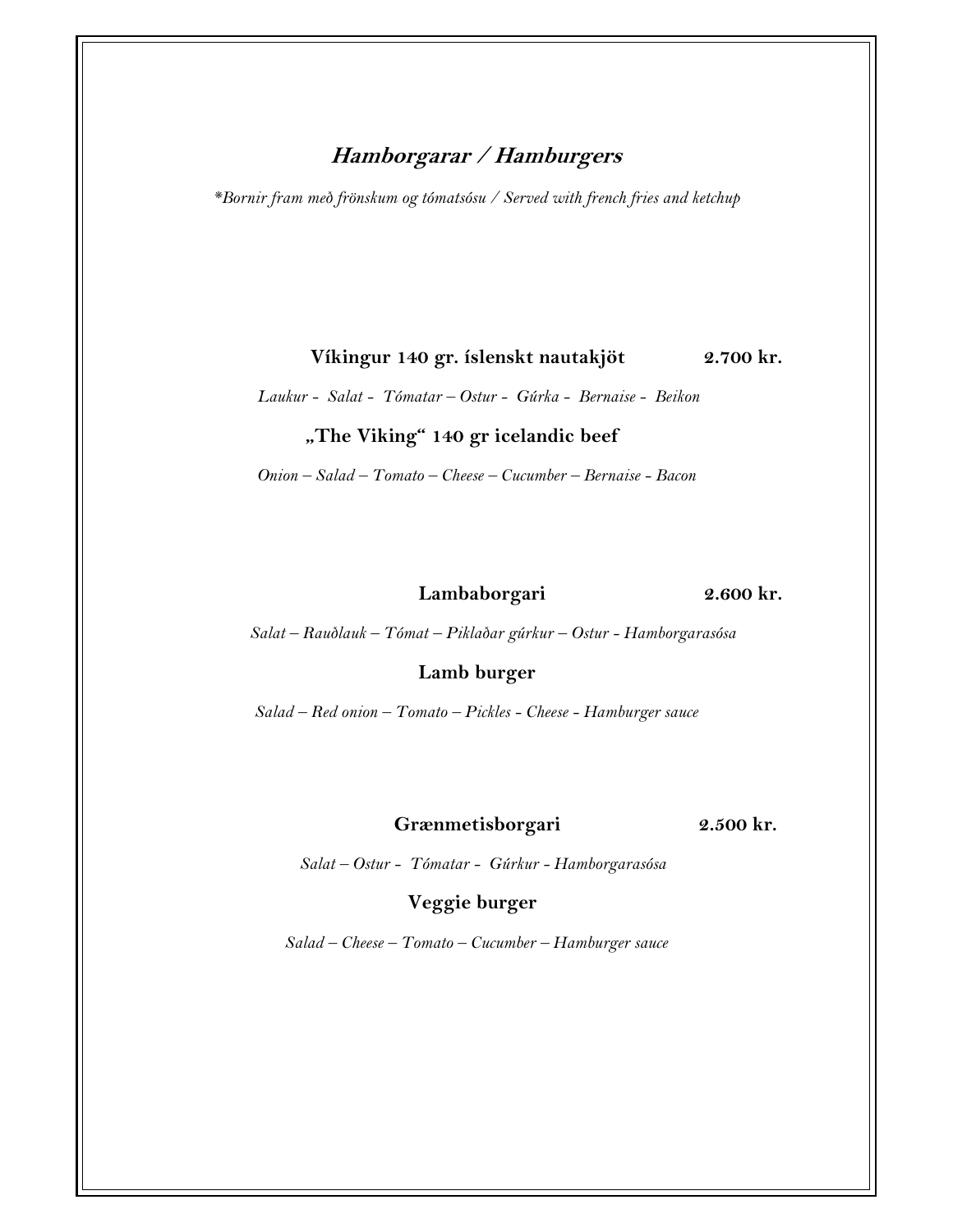#### **Desserts**

 **Skyr ,,ostakaka" 1.200 kr.** 

 *Þeyttur rjómi – Ávextir – Berja sósa*

**Skyr cake "Cheese cake"** 

 *Fruits – Berry sauce – Whipped cream* 

#### **Gulróta kaka ,,Þessi gamla góða" 1.200 kr.**

 *þeyttur rjómi – Karamellusósa* 

#### **Carrot cake**

*whipped cream – caramel sauce* 

## **Súkkulaðikaka ,,brownie" 1.300 kr.**

*ís – Súkkulaðisósa* 

#### **Chocolate cake**

*chocolate topping – icecream* 

 **Ísréttur 1.000 kr.** 

*Tegundir af ís – Súkkulaðisósa – Þeyttur rjómi* 

#### **Icecream mix**

*Mix of icecream flavors – Chocolate topping – Whipped cream*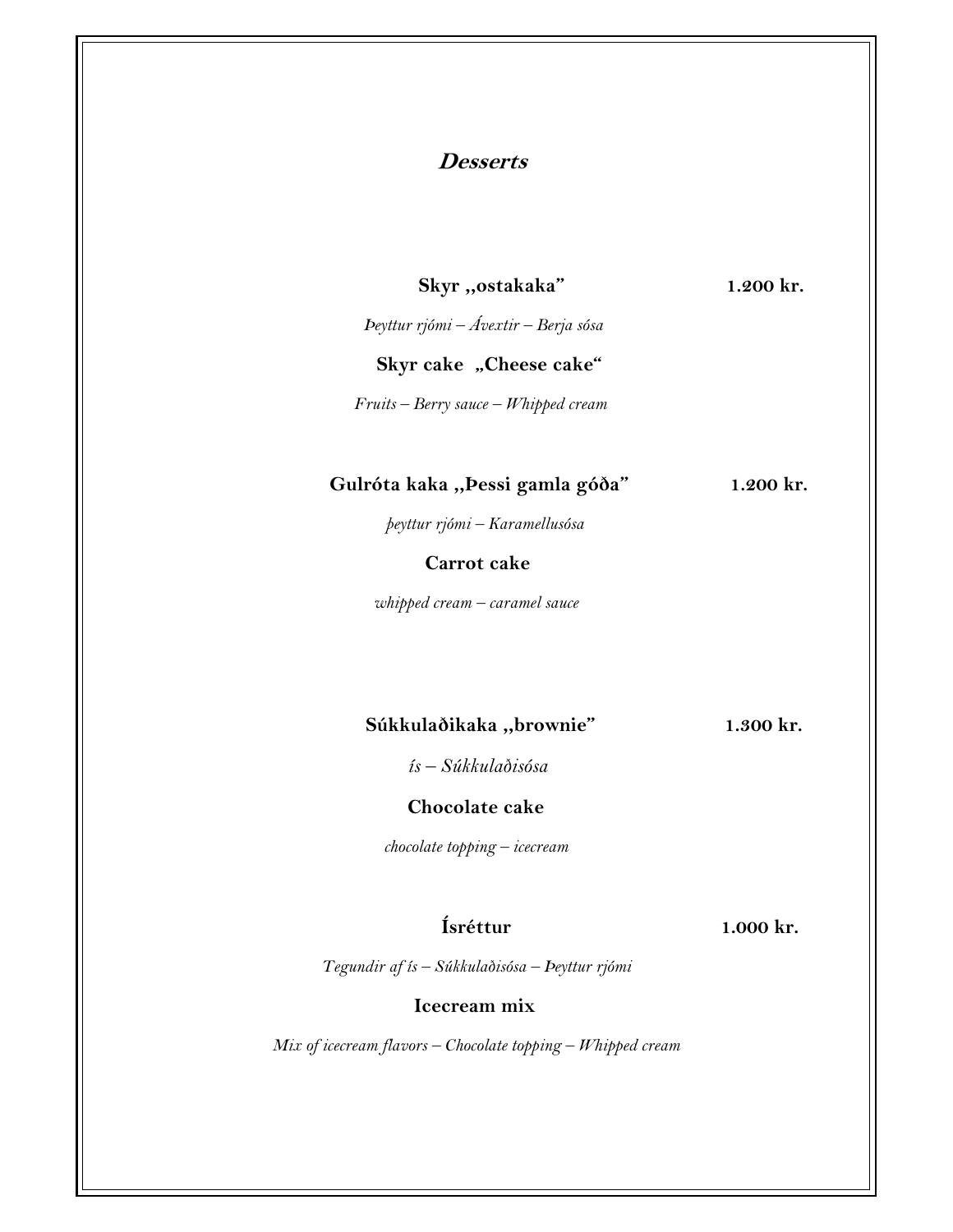# **Meðlæti / On the side**

| Majónes / Mayonnaise         | 250 kr. |
|------------------------------|---------|
| Kokteilsósa / Cocktail sauce | 300 kr. |
| Bernaise / Bernaise sauce    | 300 kr. |
| Franskar / French fries      | 850 kr. |
| Ferskt salat / Fresh salad   | 800 kr. |
| Kartöflumús / Potato purée   | 650 kr. |
| Brauðkarfa / Bread basket    | 500 kr. |